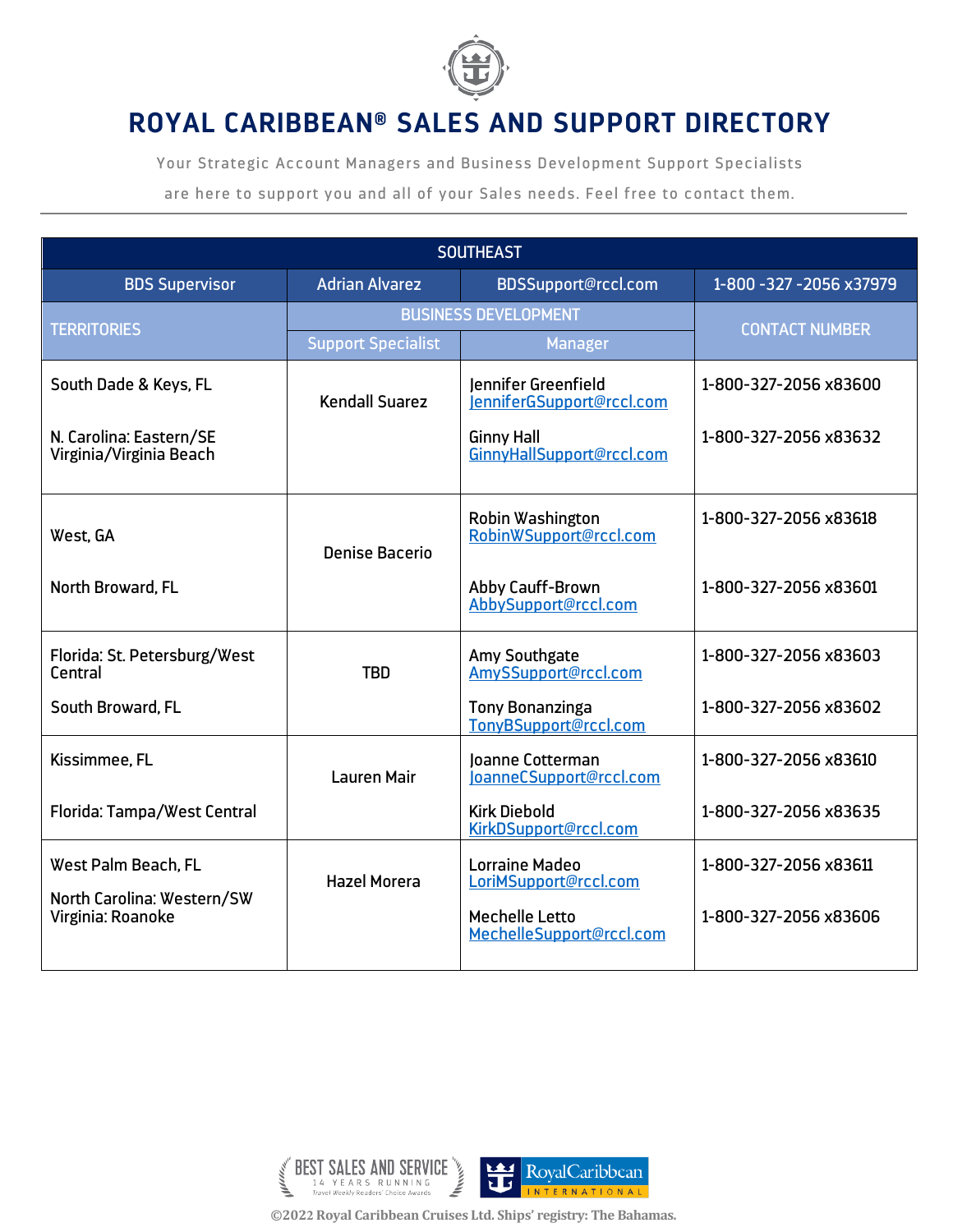

Your Strategic Account Managers and Business Development Support Specialists

are here to support you and all of your Sales needs. Feel free to contact them.

| <b>SOUTHEAST</b>                                           |                             |                                                                                |                                                |
|------------------------------------------------------------|-----------------------------|--------------------------------------------------------------------------------|------------------------------------------------|
| <b>BDS Supervisor</b>                                      | <b>Adrian Alvarez</b>       | BDSSupport@rccl.com                                                            | 1-800 -327 -2056 x37979                        |
| <b>TERRITORIES</b>                                         | <b>BUSINESS DEVELOPMENT</b> |                                                                                | <b>CONTACT NUMBER</b>                          |
|                                                            | <b>Support Specialist</b>   | <b>Manager</b>                                                                 |                                                |
| Orlando, Fl                                                |                             | <b>Kelly Sakryd</b><br>KellySSupport@rccl.com                                  | 1-800-327-2056 x83608                          |
| East, GA<br>Alabama/East Tennessee/<br><b>FL Panhandle</b> | LaWanda Trapp               | <b>Travis Evans</b><br>TravisESupport@rccl.com<br><b>Meredith Berger</b>       | 1-800-327-2056 x83622<br>1-800-327-2056 x83607 |
| <b>South Carolina</b>                                      |                             | MeredithBSupport@rccl.com<br><b>Brittany Hall</b><br>BrittanyHSupport@rccl.com | 1-800-327-2056 x83612                          |
| Florida: Naples/ Sarasota<br>North Florida, Fl             | TBD.                        | Hong Ngo<br>HongNSupport@rccl.com<br>Mel Figueroa<br>MelFSupport@rccl.com      | 1-800-327-2056 x83604<br>1-800-327-2056 x83609 |

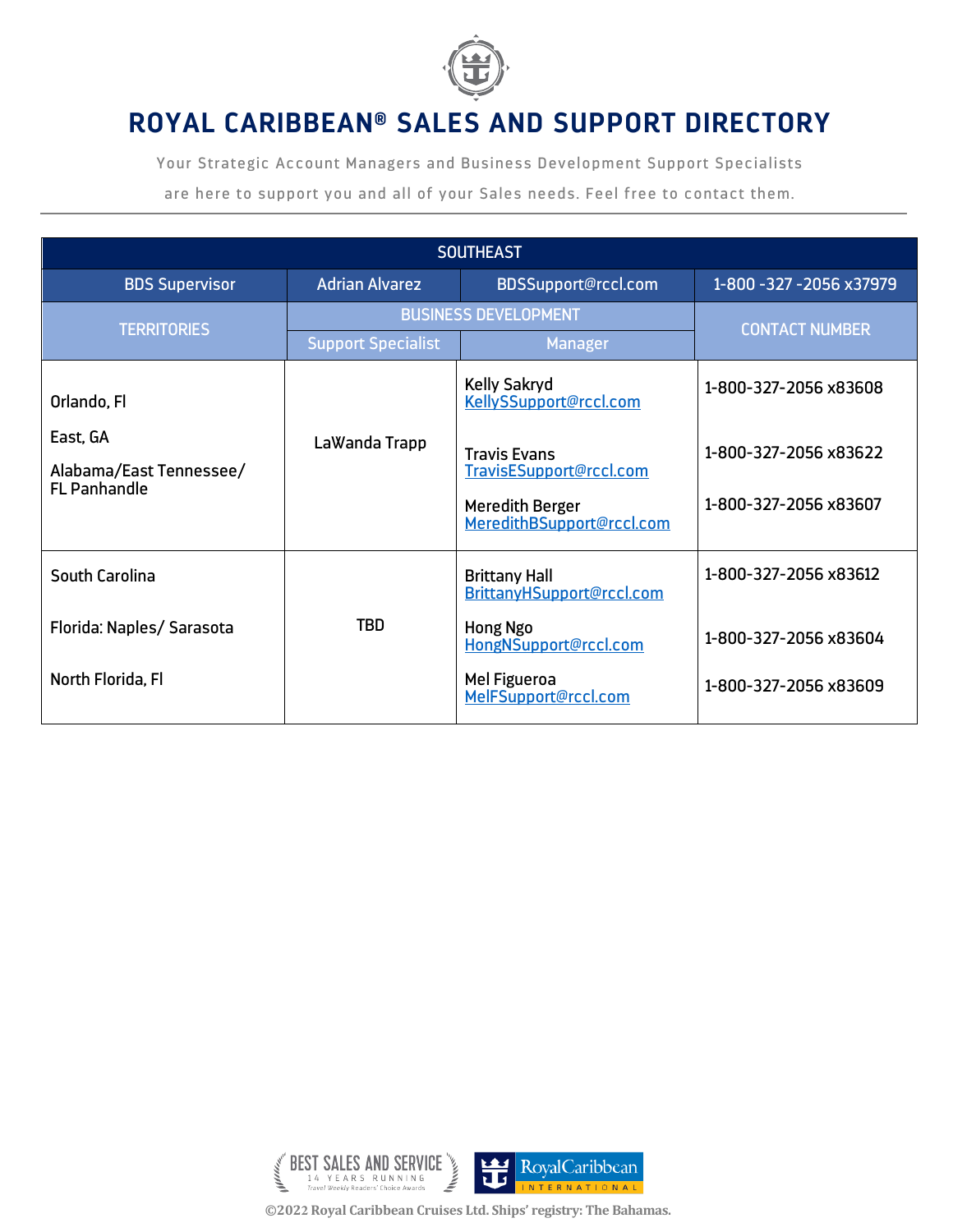

Your Strategic Account Managers and Business Development Support Specialists

are here to support you and all of your Sales needs. Feel free to contact them.

| <b>NORTHEAST</b>                                    |                             |                                                  |                         |
|-----------------------------------------------------|-----------------------------|--------------------------------------------------|-------------------------|
| <b>BDS Supervisor</b>                               | Javier Caraballo            | BDSSupport@rccl.com                              | 1-800 -327 -2056 x35308 |
| <b>TERRITORIES</b>                                  | <b>BUSINESS DEVELOPMENT</b> |                                                  | <b>CONTACT NUMBER</b>   |
|                                                     | <b>Support Specialist</b>   | <b>Manager</b>                                   |                         |
| New Jersey, Puerto Rico & The<br>Caribbean, Bermuda | <b>TBD</b>                  | <b>Mike Francis</b><br>MikeFSupport@rccl.com     | 1-800-327-2056 x83614   |
| Eastern Long Island, NY                             | Miliciades (Mil)            | <b>TBA</b><br>NorthEastSupport@rccl.com          | 1-800-327-2056 x83639   |
| Brooklyn & Western Long<br>Island, NY               | <b>Bendana</b>              | <b>Michael Artz</b><br>MichaelASupport@rccl.com  | 1-800-327-2056 x83623   |
| New Jersey: North & New York:<br>Manhattan          | <b>Thomas Cherry</b>        | Diego Velez<br>DiegoVSupport@rccl.com            | 1-800-327-2056 x83625   |
| Central, NJ                                         |                             | Marissa Crescenzi<br>MarissaCSupport@rccl.com    | 1-800-327-2056 x83624   |
| Rhode Island/Western<br>Connecticut                 |                             | <b>Susan Dentino</b><br>SusanDSupport@rccl.com   | 1-800-327-2056 x83619   |
| Boston, MA                                          | Arci Gonzalez               | Mary Kate Baker<br>MKSupport@rccl.com            | 1-800-327-2056 x83620   |
| <b>New</b><br>Hampshire/Vermont/Maine               |                             | Melissa Ozkurt<br>MelissaOSupport@rccl.com       | 1-800-327-2056 x83615   |
| New Jersey: South & Delaware                        | <b>Carlos Montoya</b>       | <b>Danielle Fox</b><br>DanielleFSupport@rccl.com | 1-800-327-2056 x83613   |
| <b>Connecticut Western/SE New</b><br>York/Bronx     |                             | <b>Gail Goldberg</b><br>GailGSupport@rccl.com    | 1-800-327-2056 x83677   |
| Pennsylvania: NE &<br>Philadelphia                  |                             | <b>Susan Prinzing</b><br>SusanPSupport@rccl.com  | 1-800-327-2056 x83617   |

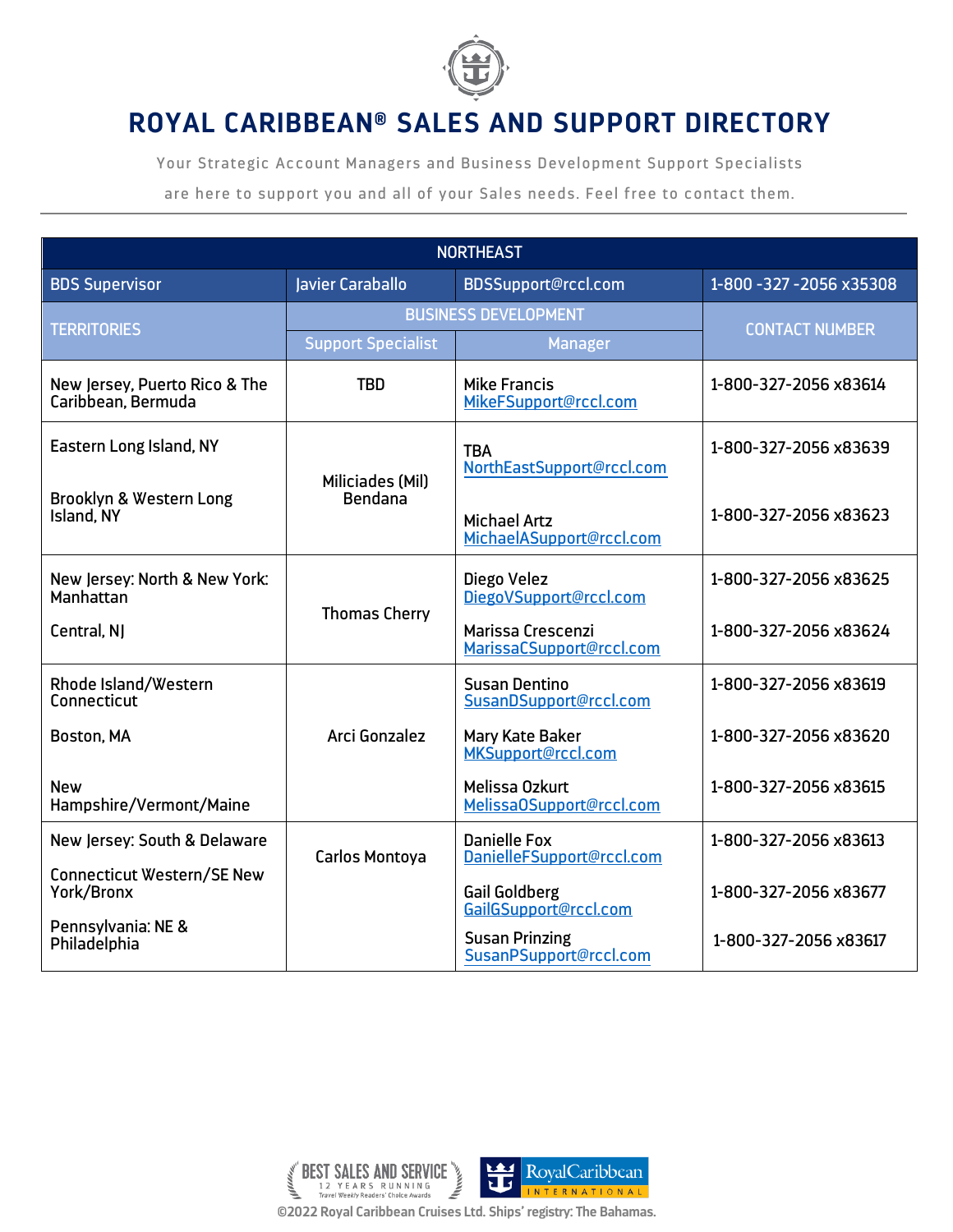

Your Strategic Account Managers and Business Development Support Specialists

are here to support you and all of your Sales needs. Feel free to contact them.

| <b>NORTHEAST</b>        |                             |                                                 |                         |
|-------------------------|-----------------------------|-------------------------------------------------|-------------------------|
| <b>BDS Supervisor</b>   | Javier Caraballo            | BDSSupport@rccl.com                             | 1-800 -327 -2056 x35308 |
| <b>TERRITORIES</b>      | <b>BUSINESS DEVELOPMENT</b> |                                                 | <b>CONTACT NUMBER</b>   |
|                         | <b>Support Specialist</b>   | <b>Manager</b>                                  |                         |
| West, MD & South, PA    |                             | <b>Kelley Winner</b><br>KelleyWSupport@rccl.com | 1-800-327-2056 x83629   |
| <b>Eastern Maryland</b> | <b>Stephanie Campos</b>     | Laura Schwerzler<br>LauraSSupport@rccl.com      | 1-800-327-2056 x83633   |
| Upstate, NY             |                             | Carlos Alcantara<br>CarlosASupport@rccl.com     | 1-800-327-2056 x83676   |

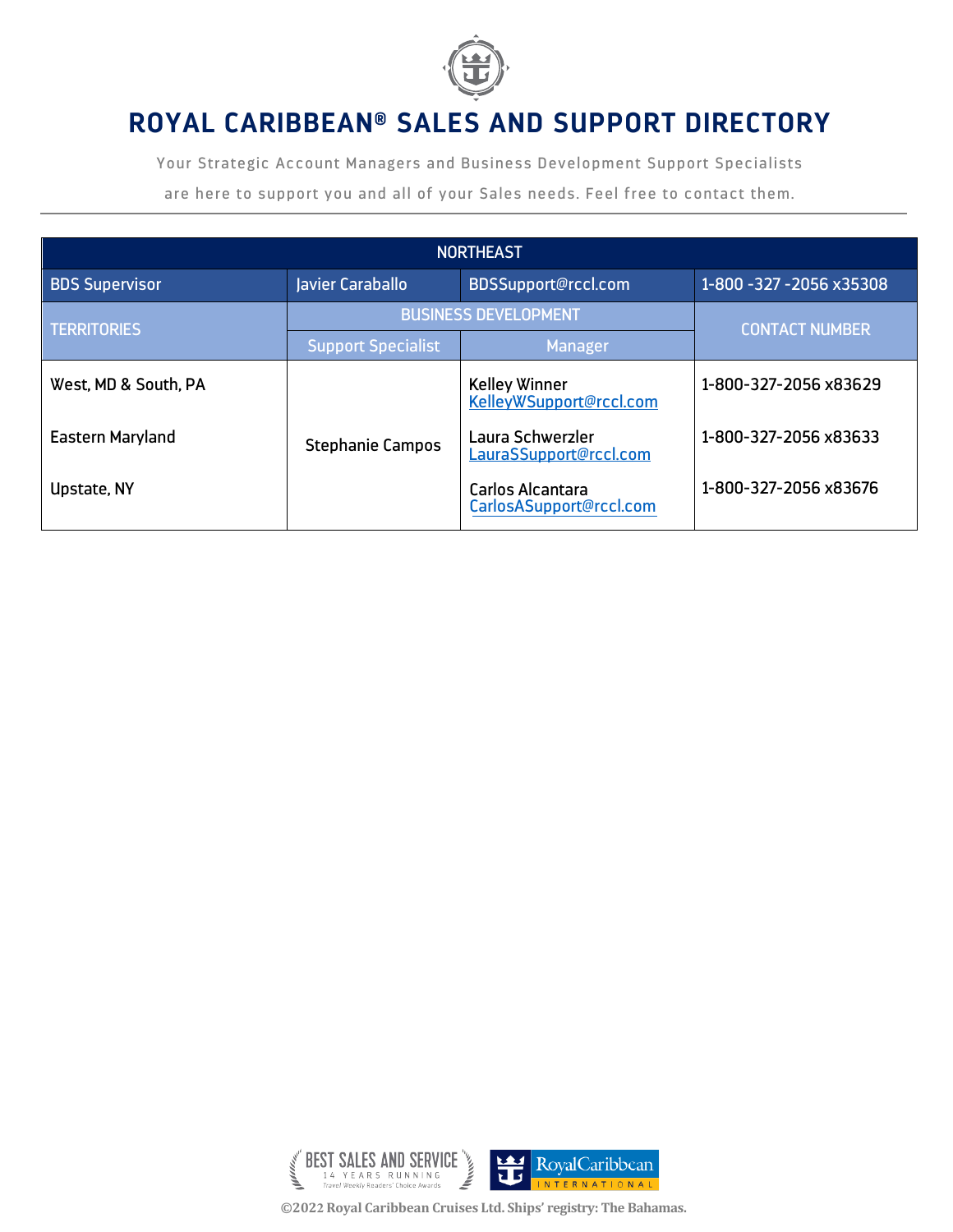

Your Strategic Account Managers and Business Development Support Specialists

are here to support you and all of your Sales needs. Feel free to contact them.

| <b>CENTRAL</b>                                                  |                             |                                                      |                         |  |
|-----------------------------------------------------------------|-----------------------------|------------------------------------------------------|-------------------------|--|
| <b>BDS Supervisor</b>                                           | Sergio Bendana              | BDSSupport@rccl.com                                  | 1-800 -327 -2056 x37987 |  |
| <b>TERRITORIES</b>                                              | <b>BUSINESS DEVELOPMENT</b> |                                                      | <b>CONTACT NUMBER</b>   |  |
|                                                                 | <b>Support Specialist</b>   | <b>Manager</b>                                       |                         |  |
| Michigan                                                        |                             | <b>Faith Sutkus</b><br>FaithSSupport@rccl.com        | 1-800-327-2056 x83638   |  |
| Louisiana/Arkansas/<br>Mississippi/<br><b>Western Tennessee</b> | <b>Ashley Harbidge</b>      | Lori Goynes<br>LoriGoynesSupport@rccl.com            | 1-800-327-2056 x83675   |  |
| Wisconsin & N. Illinois                                         | <b>Emily Reyes</b>          | Michael Di Maria<br>MichaelDSupport@rccl.com         | 1-800-327-2056 x83641   |  |
| Indiana & Kentucky                                              | <b>TBD</b>                  | <b>Monika Hopkins</b><br>MonikaHSupport@rccl.com     | 1-800-327-2056 x83630   |  |
| Cleveland, OH                                                   | Lavesh Dhanani              | Kathy Killen<br>KathyKSupport@rccl.com               | 1-800-327-2056 x83636   |  |
| Chicago, IL                                                     |                             | Katy Cannizzaro<br>KatyCSupport@rccl.com             | 1-800-327-2056 x83640   |  |
| Western Pennsylvania/West<br>Virginia                           |                             | <b>Charlie Kudla</b><br>CharlieKSupport@rccl.com     | 1-800-327-2056 x83628   |  |
| Western Missouri, Iowa and                                      | <b>Rubens Cadet</b>         | <b>TBD</b><br>SupportCentral@rccl.com                | 1-800-327-2056 x83665   |  |
| <b>Nebraska</b>                                                 |                             | <b>Marianne Hessler</b><br>MarianneHSupport@rccl.com | 1-800-327-2056 x83647   |  |
| Detroit, MI                                                     |                             |                                                      |                         |  |
| Washington D.C./ Virginia                                       |                             | Amy Bonheim<br>AmyBSupport@rccl.com                  | 1-800-327-2056 x83658   |  |
| Southeast Pennsylvania                                          | <b>TBD</b>                  | <b>Roxanne Steele</b><br>RoxanneSSupport@rccl.com    | 1-800-327-2056 x83631   |  |

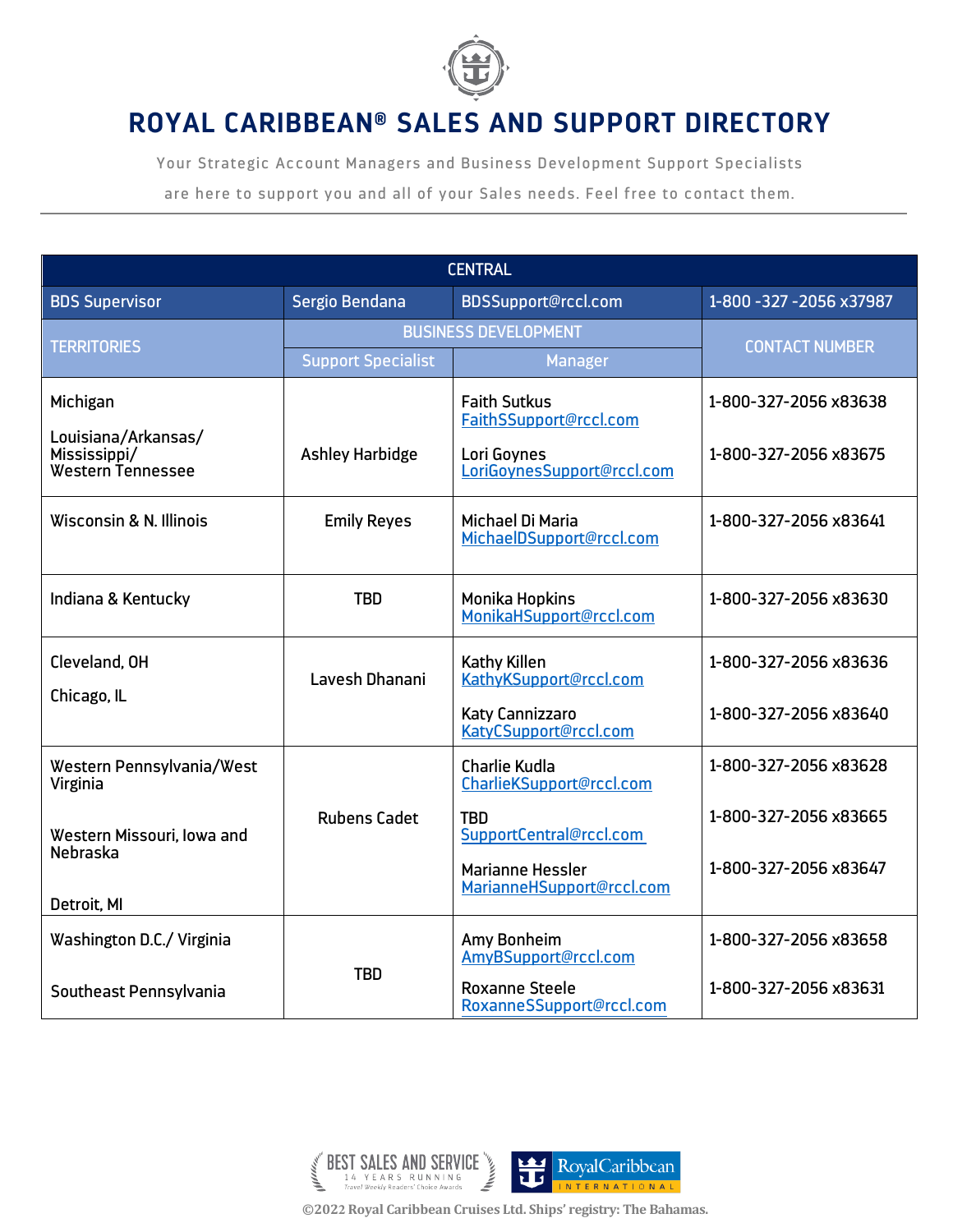

Your Strategic Account Managers and Business Development Support Specialists

are here to support you and all of your Sales needs. Feel free to contact them.

| <b>CENTRAL</b>                                                  |                             |                                             |                         |
|-----------------------------------------------------------------|-----------------------------|---------------------------------------------|-------------------------|
| <b>BDS Supervisor</b>                                           | Sergio Bendana              | <b>BDSSupport@rccl.com</b>                  | 1-800 -327 -2056 x37987 |
| <b>TERRITORIES</b>                                              | <b>BUSINESS DEVELOPMENT</b> |                                             | <b>CONTACT NUMBER</b>   |
|                                                                 | <b>Support Specialist</b>   | Manager                                     |                         |
| <b>Texas: Houston/Galveston</b>                                 | Ali Ozan                    | Abe Hughes<br>AbeHughesSupport@rccl.com     | 1-800-327-2056 x83689   |
|                                                                 |                             | TBD.<br>HoustonSupport@rccl.com             | 1-800-327-2056 x83649   |
| <b>Eastern Missouri and</b><br><b>Central/Southern Illinois</b> | Elizabeth Del<br>Campillo   | Krystle Sampson<br>KrystleSSupport@rccl.com | 1-800-327-2056 x83664   |
| Columbus, OH                                                    |                             | Chris Donatelli<br>ChrisDSupport@rccl.com   | 1-800-327-2056 x83637   |

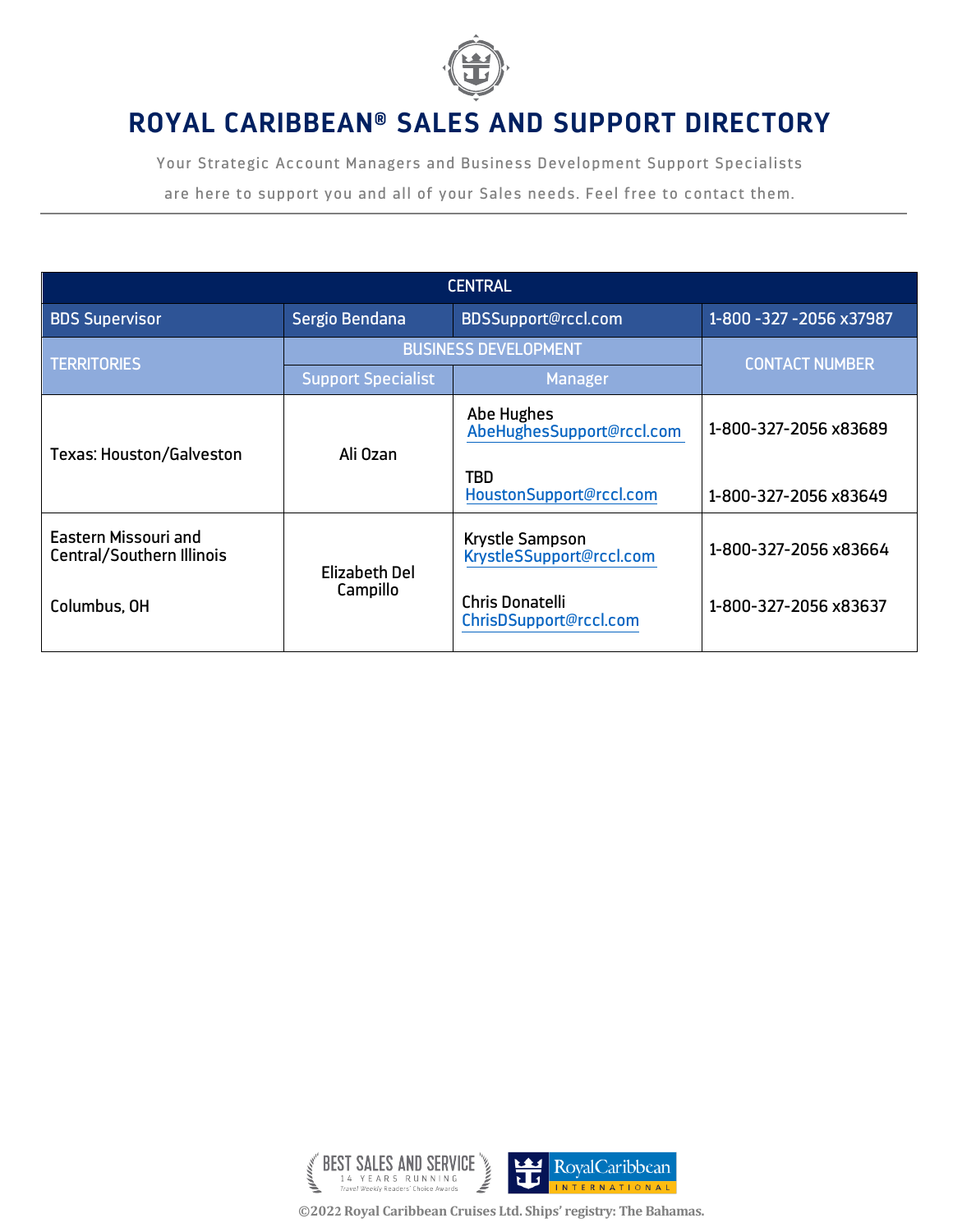

Your Strategic Account Managers and Business Development Support Specialists

are here to support you and all of your Sales needs. Feel free to contact them.

| <b>WEST</b>                                              |                                  |                                                    |                         |  |
|----------------------------------------------------------|----------------------------------|----------------------------------------------------|-------------------------|--|
| <b>BDS Supervisor</b>                                    | Javier Caraballo                 | BDSSupport@rccl.com                                | 1-800 -327 -2056 x35308 |  |
| <b>TERRITORIES</b>                                       | <b>BUSINESS DEVELOPMENT</b>      |                                                    | <b>CONTACT NUMBER</b>   |  |
|                                                          | <b>Support Specialist</b>        | Manager                                            |                         |  |
| California:<br>Northern/Nevada/Utah                      | Ali Ozan                         | <b>Ginny Tujague</b><br>GinnyTSupport@rccl.com     | 1-800-327-2056 x83653   |  |
| Minnesota, North & South<br><b>Dakota</b>                | <b>Ashley Harbidge</b>           | John Winters<br>JohnWSupport@rccl.com              | 1-800-327-2056 x83642   |  |
| California: Central/N. Los<br>Angeles                    |                                  | <b>Randy Raudt</b><br>RandyRSupport@rccl.com       | 1-800-327-2056 x83654   |  |
| <b>California: Orange County</b><br><b>Inland Empire</b> | <b>Emily Reyes</b>               | Matthew Jaeckel<br>MatthewJSupport@rccl.com        | 1-800-327-2056 x83626   |  |
| California: Southern/San Diego                           |                                  | <b>Vincent Trotter</b><br>VincentTSupport@rccl.com | 1-800-327-2056 x83657   |  |
| Washington/Alaska/<br>Idaho/Montana                      |                                  | Nate Good<br>NateGSupport@rccl.com                 | 1-800-327-2056 x83660   |  |
| Wyoming/Colorado/Arizona                                 | <b>TBD</b>                       | Dan lacobelli<br>DanISupport@rccl.com              | 1-800-327-2056 x83651   |  |
| Oregon/Hawaii/California: San<br>Francisco/San Jose      |                                  | Janice Martinez<br>JaniceMSupport@rccl.com         | 1-800-327-2056 x83686   |  |
| Kansas/Oklahoma/New<br>Mexico/El Paso & Amarillo,        |                                  | <b>Nadine Ede</b><br>NadineESupport@rccl.com       | 1-800-327-2056 x83643   |  |
| Texas:<br>West TX/Austin/San<br>Antonio                  | <b>TBD</b>                       | Jeannie Robertson<br>JeannieRSupport@rccl.com      | 1-800-327-2056 x83644   |  |
| <b>California: Los Angeles</b><br>Nevada: Las Vegas      | <b>Danny Diaz</b>                | Nancy Estrada<br>NancySupport@rccl.com             | 1-800-327-2056 x83655   |  |
| Texas: NW Texas/W.<br>Dallas/Fort Worth                  | <b>TBD</b>                       | <b>Michelle Pharr</b><br>MichellePSupport@rccl.com | 1-800-327-2056 x83605   |  |
| Texas: E. Dallas                                         | <b>Elizabeth Del</b><br>Campillo | <b>Alexis Mullen</b><br>AlexisMSupport@rccl.com    | 1-800-327-2056 x83645   |  |